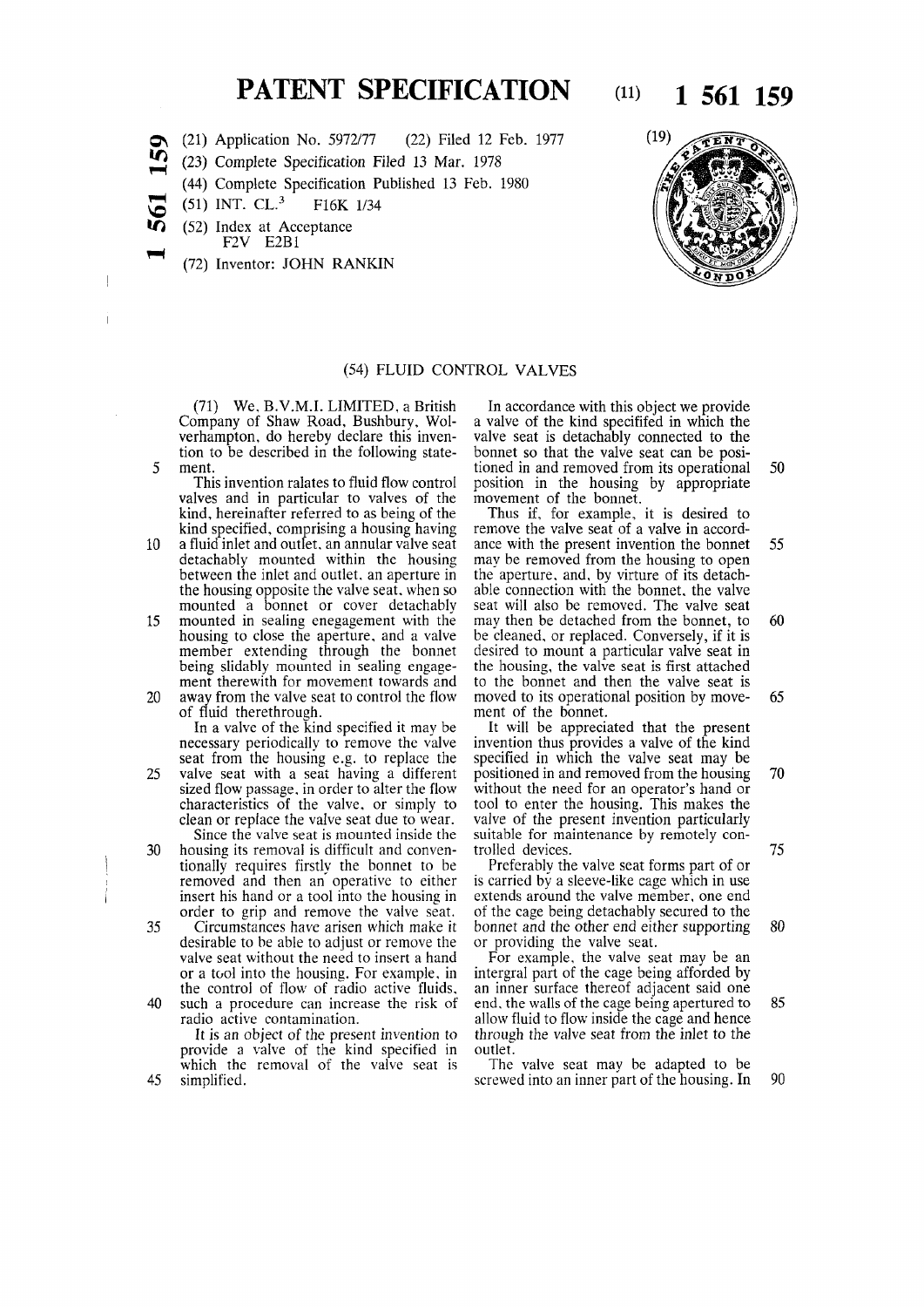**such an arrangement the bonnet will require to be rotated in the aperture in order to**  install and remove the valve seat.

**11** 

**The manner in which the cage is detach-5 ably secured to the bonnet will depend on how the bonnet is mounted on the housing. For example, the bonnet may be secured to the housing by a ring which clamps a flange on the bonnet into sealing engage-**

- **10 ment with the housing, to close the aperture. In such an arrangement the ring may be secured to the housing by bolts which do not extend through the bonnet so that the bonnet is not required to take up a particu-**
- **15 lar rotational position in the aperture in order for the ring to be bolted in position. With a valve as described in the preceding paragraph the cage may be secured to the bonnet by a screw threaded member having**
- **20 a head which projedcts from the bonnet into a hole in a surrounding portion of the cage whereby upon rotation of the bonnet in the aperture the cage rotates relative to the housing.**
- **25 In an alternative form of valve in accordance with the invention the bonnet is provided with a flange through which bolts extend to secure the flange in sealing engagement with the housing. With such an**
- **30 arrangement desirably the detachable connection between the bonnet and the cage will be such as to allow limited relative rotation therebetween so that after the valve seat has been screwed tightly into the**
- **35 housing the bonnet can be rotated backwards, if necessary, through a sufficient distance to enable the bolt holes to be aligned.**
- **Such an arrangement can be provided by 40 arranging the cage to be secured to the bonnet by a screw-threaded member which extends from the bonnet into a circumferentially extending slot in the surrounding portion of the cage. With this arrangement**
- **45 the cage can be rotated by the bonnet through the engagement of the screw threaded member with one end of the slot and the necessary relative rotation between the bonnet and cage can be obtained before 50 the screw threaded member contacts the**
- **other end of the slot.**

**If desired, the valve seat may be a press or push fit into a mounting in the housing. In such an arrangement the valve seat may be** 

**55 carried on the inside of one end of a cage as described above and the outside of said one end of the cage may be provided with a sealing member which seals said one end of the cage in the mounting in the housing.** 

**60 Since in such an arrangement there is no need for relative rotaton between tbe cage and the bonnet the cage may be simply bolted to the body member at the other end. Three embodiments of the present inven-**

**65 tion will now be described, by way of** 

**example only, with reference to the accompanying drawings in which:** 

*Figure 1* **is a section through one form of valve of the kind specified which is a first embodiment of the present invention; 70** 

*Figure 2* **is a part section on the line A-A of Figure 1;**  $\theta$ 

*Figure* **J is a part section on the line B-B of Figure 1;** 

*Figures 4 to 6* **are views corresponding to 75 Figures 1 to 3 of a second form of valve of the kind specified which is a second embodiment of the present invention, and** 

*Figures 7 to 9* **are views corresponding to Figures 1 to 3 of a third form of valve of the 80 kind specified which is a third embodiment of the present invention.** 

**Referring to Figures 1 to 3, these show a valve having a housing 10 with end flanges 11 by which the valve can be bolted into a 85 fluid flow pipe. The housing has an inlet 12 and an outlet 13 between which a valve seat 32 is disposed. Opposite the valve seat 32 the housing is provided with an aperture 15 over which a bonnet or cover member 16 is 90 secured by a ring 17 which clamps a flange 18 on the bonnet into sealing engagement with the housing 10. A seal 19 is provided between the flange 18 and the housing 10 and the ring 17 is clamped to the housing by 95 a bolt 20 which extends through holes 21 in the flange 17 into scrdew-threaded bores 22 in the housing 10. Extending through the bonnet is a valve member 23, which is sealed to the bonnet 16 by a bellows sealing 100 member 24, one end of which is secured to the valve member 23 and the other end of which is secured to the bonnet 16.** 

**A cage 25 surrounds a reduced diameter portion 26 of the bonnet 16 and is secured 105 thereto by a screw 27 the head 28 of which projects from the bonnet into an aperture 29 in the cage 25. The lowermost end 30 of the cage 29 as shown in Figure 1 is arranged to be screwed into a threaded portion 31 of the 110 housing 10 with a suitable sealing member 32a trapped therebetween. The inside of the cage 25 provides a valve seat 32 with which a head portion 33 of the valve member 23 may co-operate in order to restrict or cut-off the 115 flow of fluid through the valve. Apertures 34 in the cage 25 allow fluid entering the inlet 12 to pass inside the cage 25 and hence through the valve seat 32 when the valve head 33 is disengaged therefrom. 120** 

**Axial movement of the valve member 23 relative to the bonnet 16 towards and away from the valve seat 32 is controlled in a conventional manner by, for example, a handwheel (not shown) mounted on the 125 bonnet 16.** 

**The valve shown in Figures 1 to 3 is assembled as follows. The cage 25 is secured to the bonnet 16 by the screw 27 and the bonnet carrying the cage 25 and the valve 130**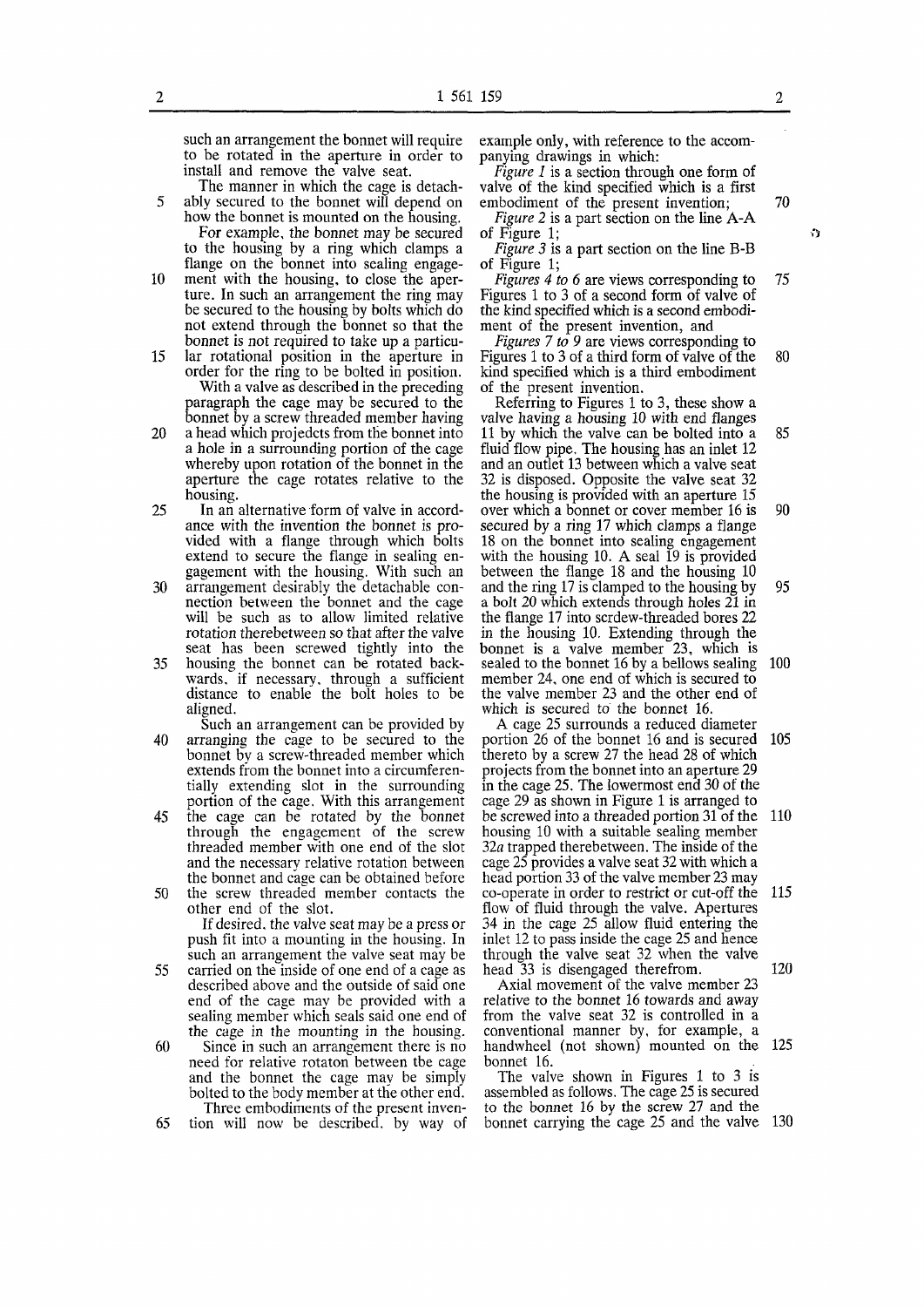**member 23 is then inroduced into the housing via the aperture 15. The bonnet 16 is then rotated to screw the end portion 30 of the cage 25 into the threaded part 31 of** 

- **5 the housing so that the sealing member 32a carried by the cage 25 is compressed against the housing. The ring 17 is then secured in position using the bolts 20 to secure the bonnet on the housing and compress the 10 seal 19.** 
	- **The cage 25 and thus the valve seat 32 can be removed from the housing by reversing the process described above.**
- **Figures 4 to 6 show a valve whose 15 construction is generally similar to that previously described with reference Figures 1 to 3. The description of Figures 4 to 6 will therefore be confined to the differences from the construction shown in Figures 1 to**
- **20 3 and components similar to those shown in Figures 1 to 3 are numbered with the previously used reference numerals. In the valve shown in Figures 4 to 6 the**
- **bonnet 16 is provided with a thick flange 40 25 through which bolts 20 extend to secure the bonnet to the housing 10 and compress the seal 19. The cage 25 is mounted on te bonnet 16 by the screw 27 whose head 29 extends into a circumferentially extending**
- **30 slot 41. This allows the bonnet 16 to be rotated relative to the cage 25 through a distance equal to the circumferential length of the slot 41.**
- **With the sleeve 25 mounted on the 35 bonnet 16 using the screw 27 the bonnet is inserted into the housing 10 and the cage 25 screwed into the threaded portion of the housing 31 as previously described. During the screwing of the cage 25 to the housing**
- **40 the head 29 of the screw bears against the end 42 of the slot 41. When the cage 25 is screwed fully home to compress the seal 32a the bonnet 16 may then be screwed in the reverse direction in order to align the bolt**
- **45 holes in the flange 14 with the holes 22 in the housing 10. This reverse rotation of the bonnet 16 is accommodated by movement of the head 29 of the screw 27 along the slot 41.**
- **50 Figures 7 to 9 show a further form of valve which is again generally similar to that shown in Figures 1 to 3 and in which similar components have therefore again been indicated by the same reference numerals.**
- **55 Again only the differences from the construction shown in Figures 1 to 3 will be described. The bonnet 16 is provided with a thick flange 50 by which the bonnet may be secured by bolts 20 to the housing 10. A**
- **60 pressurised metal O-ring 51 and packing piece 52 are provided to seal the bonnet 16 to the housing 10.**

**Alternatively the bonnet 16 may be secured to the housing 10 by a ring secured by 65 bolts as described in figures 1 to 3.** 

**The cage 25 is secured to the bonnet 16 by a bolt 53. The other end of the seal 25 is provided with a metal O-ring 54 which is held captive against a shoulder 55 on the cage by a ring 56 which is screwed onto the 70 end of the cage.** 

**The O-ring 54 is arranged to be a push or press fit onto a tapered surface 57 provided in the housing so that the cage 25 is mounted in the housing by passing the bonnet 16 and 75 the cage 25 through the aperture 15 and pressing the lower end 30 of the cage onto the tapered surface 57 until the bonnet contacts the metal O-ring 51. When in this position the O-ring 54 is arranged to seal the 80 joint between the cage 25 and the housing 10. The cage 25 is then retained in position by clamping the bonnet 16 to the housing 10 using bolts 20.** 

**The present invention thus provides an 85 improved form of valve of the kind specified in which the removal of the valve seat is greatly simplified and can be carried out without the need for the operator's hand or any tool to be inserted inside the valve 90 housing. In particular, the valve seat of a valve in accordance with the present invention can be easily removed by a remotely controlled device thus making the valve of the present invention particularly suitable 95 for controlling the flow of potentially radioactive fluids as previously described.** 

**WHAT WE CLAIM IS:-**

**1. A valve of the kind specified in which the valve seat is detachably connected to the 100 bonnet so that the valve seat can be positiond in and removed from its operational position in the housing by appropriate movement of the bonnet.** 

**2. A valve according to Claim 1 wherein 105 the valve seat forms part of or is carried by a sleeve-like cage which in use extends around the valve member, one end of the cage being detachably secured to the bonnet and the other end supporting or providing the 110 valve seat.** 

**3. A valve accordinvg to claim 2 when the valve seat is an integral part of the cage, being afforded by a inner surface thereof adjacent said one end, the walls of the cage 115**  being apertured to allow flow of fluid inside **the cage and hence through the valve seat.** 

**4. A valve according to any one of the preceding claims wherein the valve seat is adapted to be screwed into an inner part of 120 the housing.** 

**5. A valve according to claim 4 wherein the bonnet is secured to the housing by a ring which clamps a flange on the bonnet into sealing engagement with the housing. 125** 

**6. A valve according to claim 5 wherein the cage is secured to the bonnet by a screw-threaded member which projects from the body member into a hole in a surrounding portion of the cage whereby 130**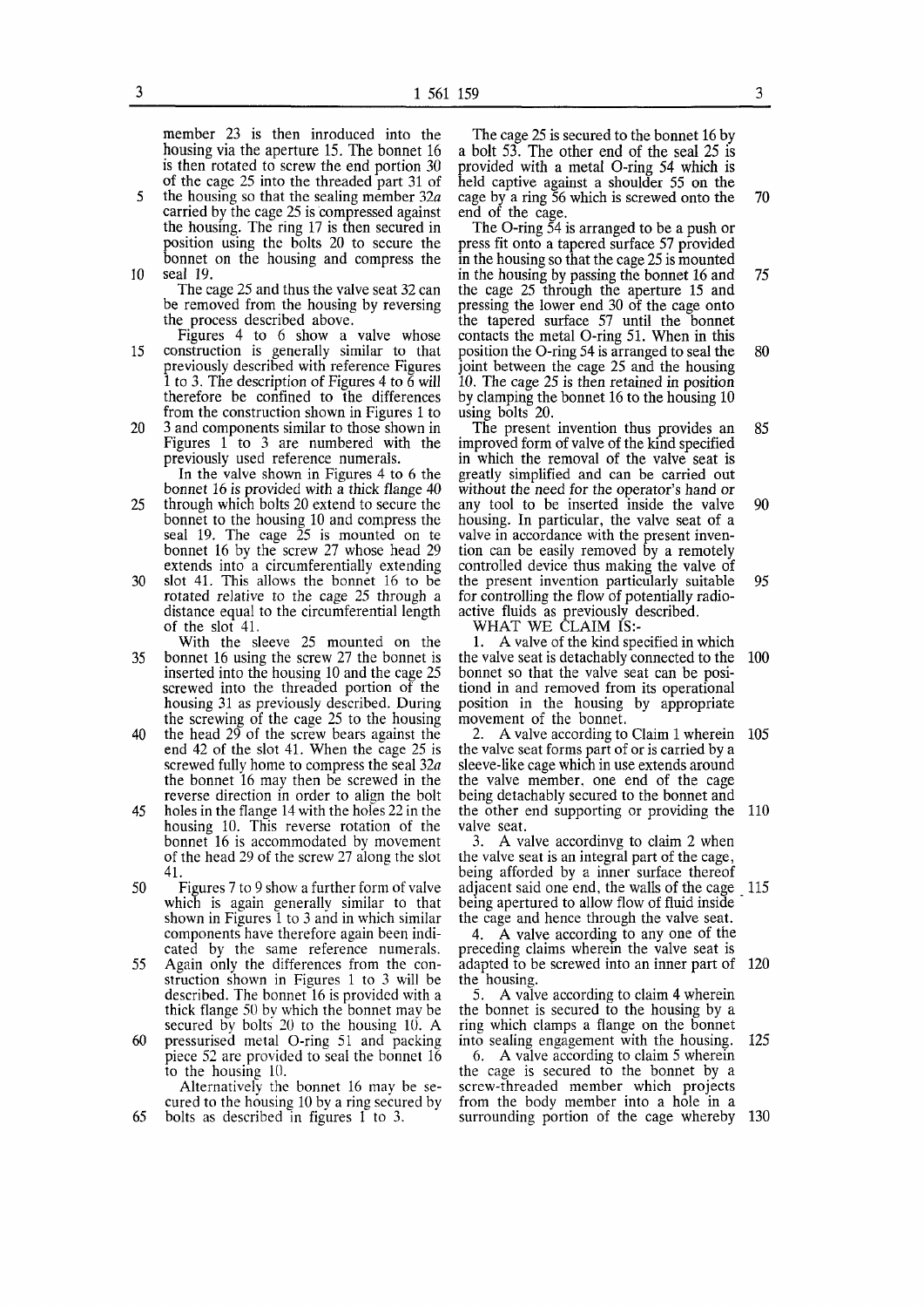**upon rotation of the bonnet in the aperture the cage rotates relative to the housing.** 

**7. A valve according to claim 4 wherein the bonnet is provided with a flange through** 

**5 which bolts extend to secure the flange in sealing engagement with the housing, the connection between the bonnet and the cage being such as will allow limited relative rotation there between.** 

**10 8. A valve according to claim 7 wherein the cage is secured to the bonnet by a screw-threaded member which extends from the bonnet into a circumferentially extending slot in the surrounding portion of the 15 cage.** 

**9. A valve according to any one of claims 1,2 and 3 wherein the valve seat, is a press or push fit into a mounting in the housing.** 

20 10. A valve according to claim 9 where**in the valve seat is carried on the inside of one end of the cage and a sealing member is provided which seals the said one end of the cage in the mounting in the housing.** 

**25 11. A valve of the kind specified, constructed and arranged substantially as hereinbefore described, (a) with reference to figures 1,2 and 3; (b) with reference to figures 4, 5 and 6; or (c) with reference to** 

**30 figures 7, 8 and 9 of the accompanying drawings.** 

**FORRESTER KETLEY & CO. Chartered Patent Agents, 35 Rutland House, Edmund Street, Birmingham, B3 2LD.** 

**Forrester House, 40 52, Bounds Green Road, London, Ni l 2EY** 

**Scottish Provident Building, 29, St. Vincent Place, 45 Glasgow G1 2DT.** 

> Printed for Her Majesty's Stationery Office, by Croydon Printing Company Limited, Croydon, Surrey, 1980. Published by The Patent Office, 25 Southampton Buildings, London, WC2A 1AY. from which copies may be obtained.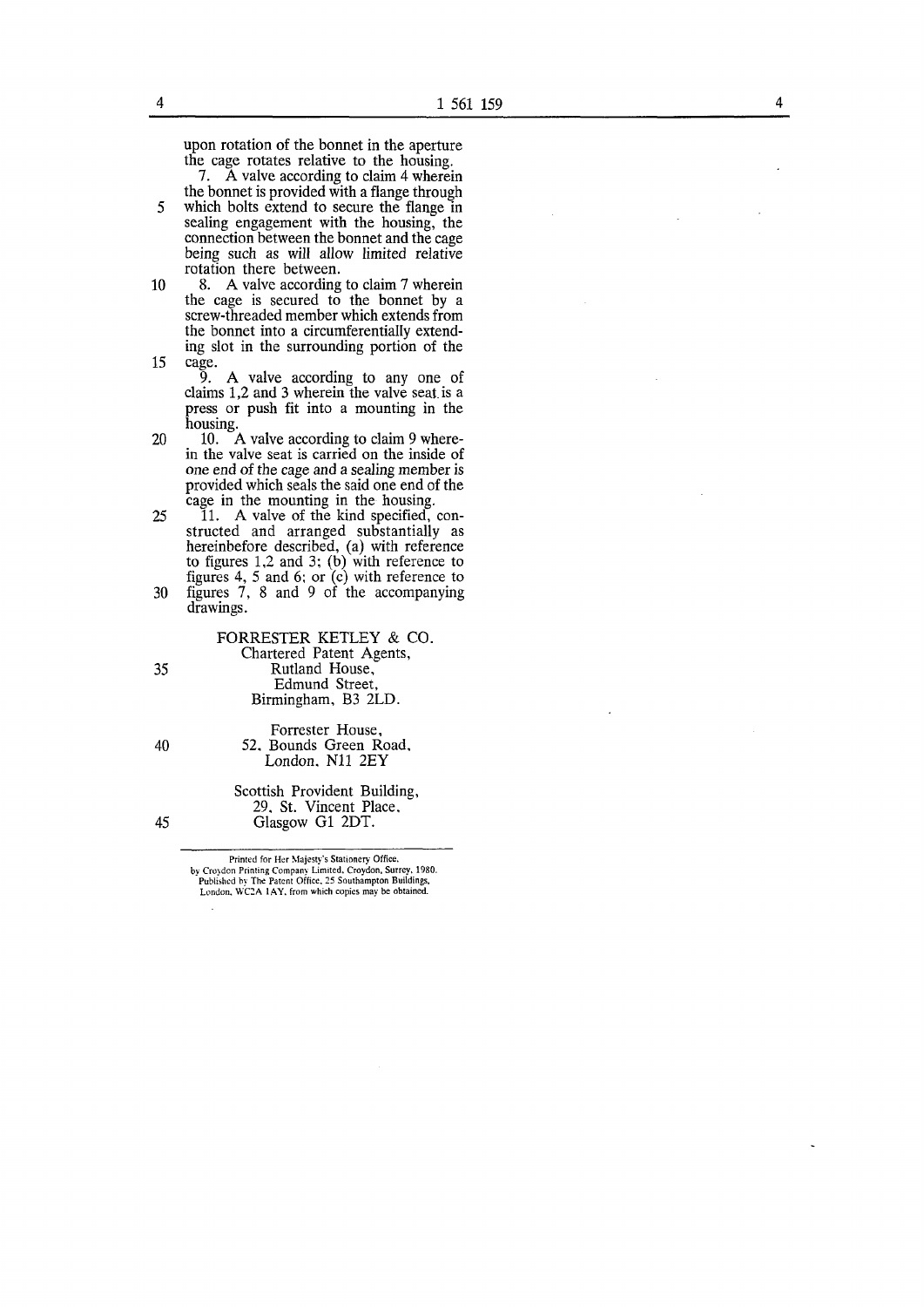

l.



l.

 $\overline{ }$ 

 $\bar{\phantom{a}}$ 

J.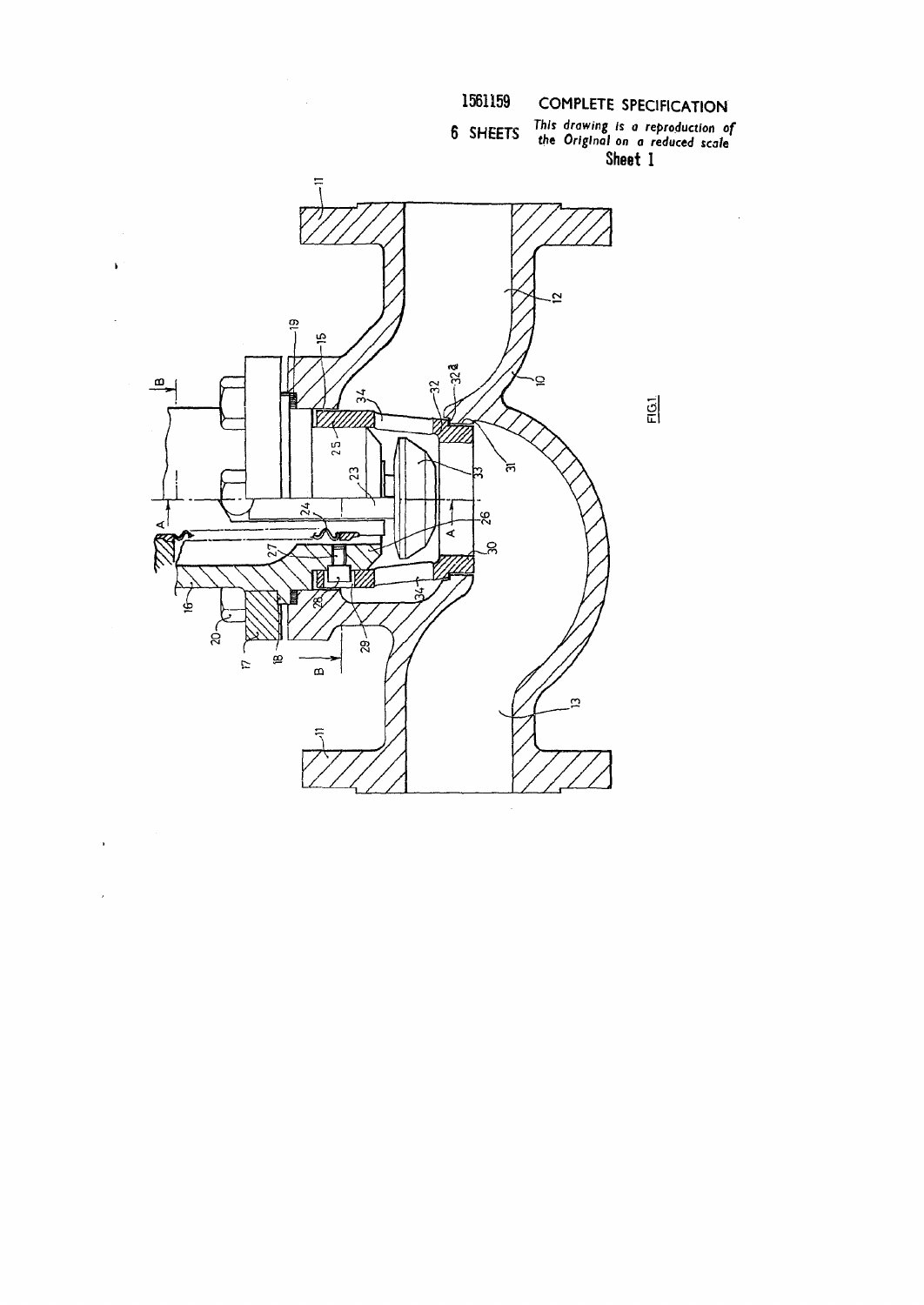6 SHEETS

COMPLETE SPECIFICATION

This drawing is a reproduction of<br>the Original on a reduced scale<br>Sheet 2



 $\ddot{\phantom{1}}$ 

 $\overline{\phantom{a}}$ 

 $\bar{ }$ 

 $\hat{\boldsymbol{\kappa}}$ 

 $\frac{1}{2} \sum_{i=1}^{n} \frac{1}{2} \sum_{j=1}^{n} \frac{1}{2} \sum_{j=1}^{n} \frac{1}{2} \sum_{j=1}^{n} \frac{1}{2} \sum_{j=1}^{n} \frac{1}{2} \sum_{j=1}^{n} \frac{1}{2} \sum_{j=1}^{n} \frac{1}{2} \sum_{j=1}^{n} \frac{1}{2} \sum_{j=1}^{n} \frac{1}{2} \sum_{j=1}^{n} \frac{1}{2} \sum_{j=1}^{n} \frac{1}{2} \sum_{j=1}^{n} \frac{1}{2} \sum_{j=1}^{n$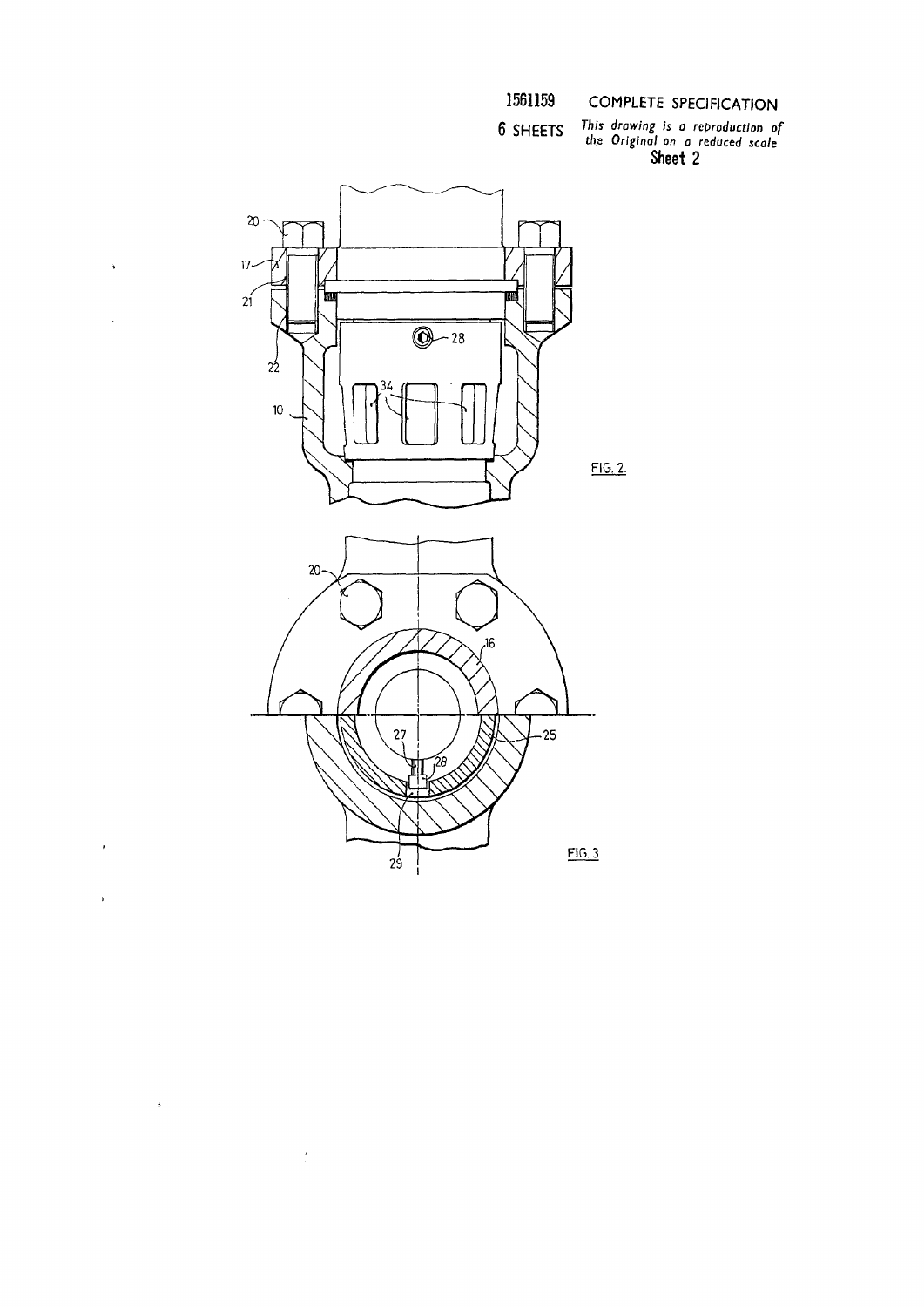6 SHEETS

This drawing is a reproduction of<br>the Original on a reduced scale<br>Sheet 3



 $\tilde{\gamma}_{\rm{ex}}$ 

l,

 $\ddot{\bullet}$ 

 $\hat{\boldsymbol{\beta}}$ 

 $\mathcal{L}^{(1)}_{\text{max}}$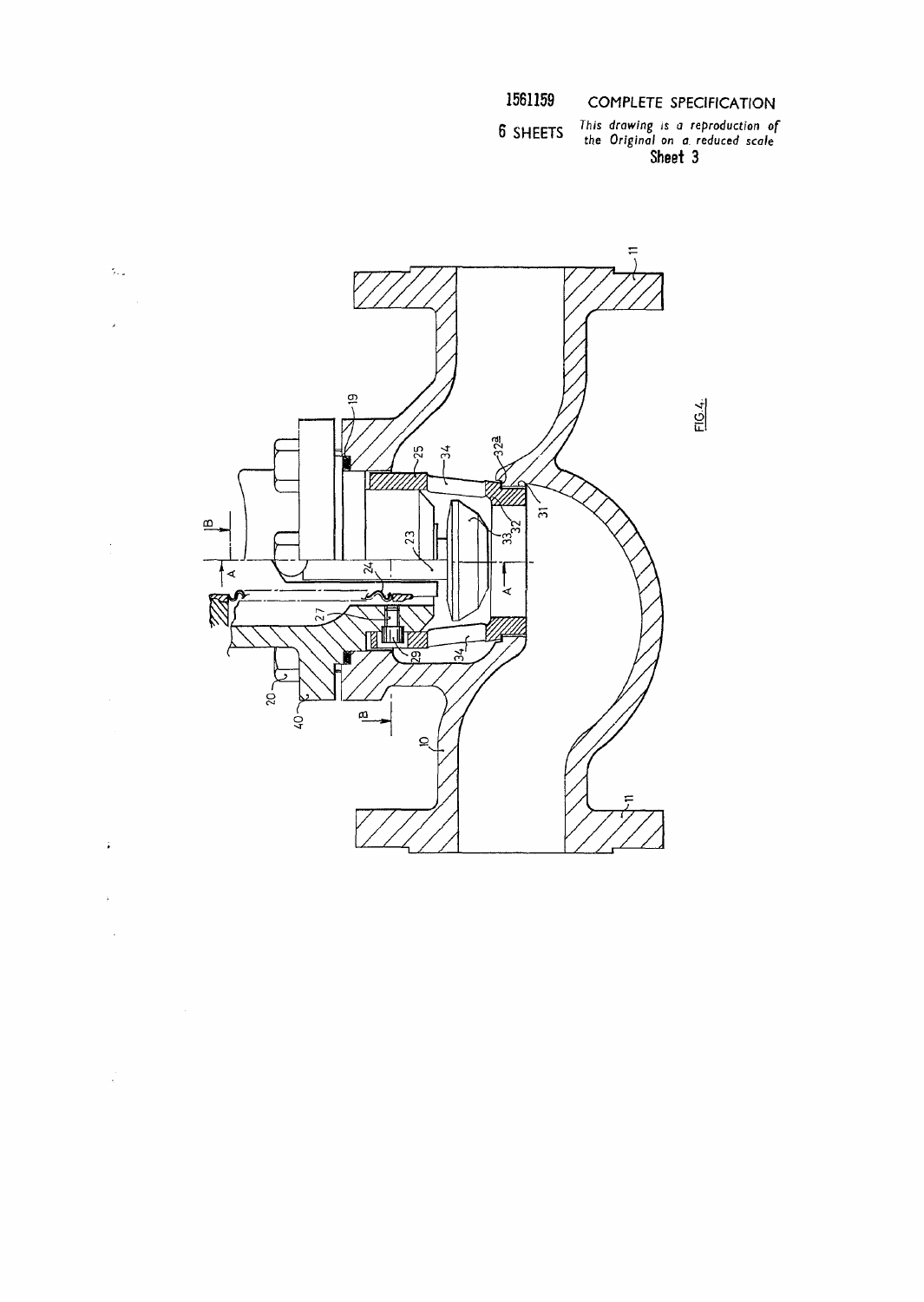This *drawing is a reproduction of the Original* on *a reduced scale*  **Sheet 4** 



 $\tilde{\boldsymbol{\gamma}}$ 

J.

 $\frac{1}{2}$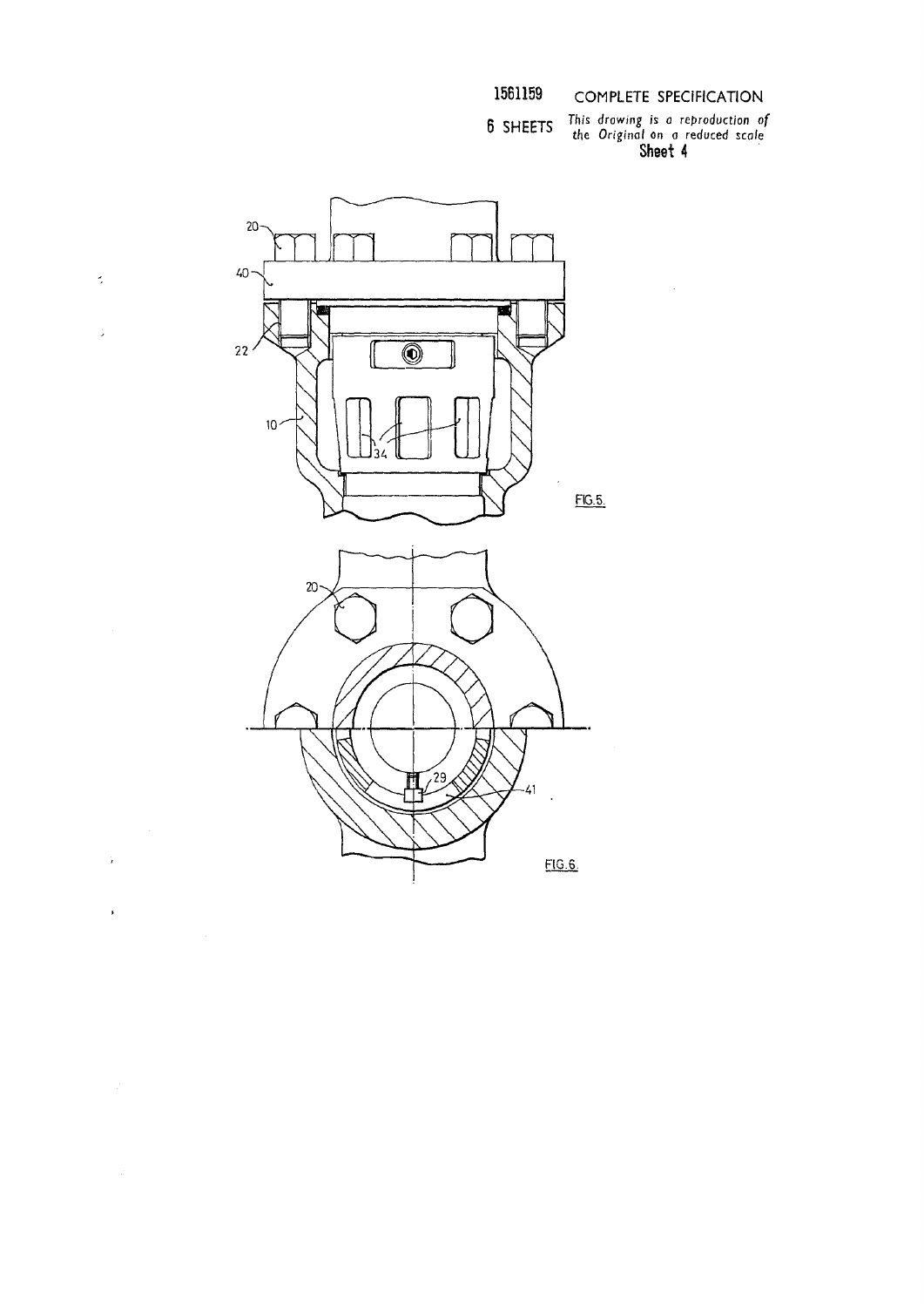**6 SHEETS** *drawing is a reproduction of* 

*the Original on a reduced scale*  **Sheet 5** 



**i** 

 $\mathbf{\hat{z}}$ 

 $\hat{\mathbf{r}}$ 

 $\begin{array}{c} \frac{1}{2} \\ 1 \end{array}$